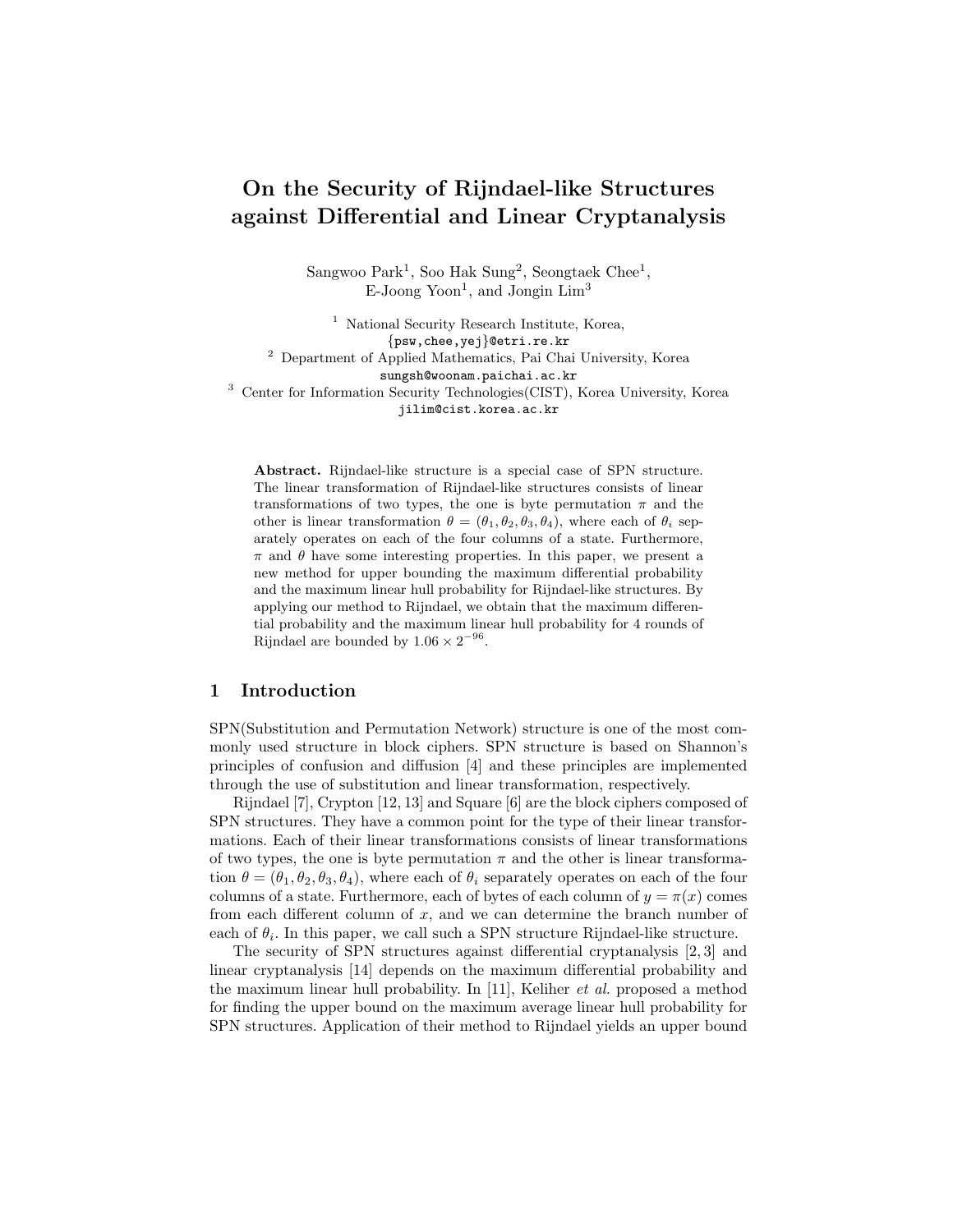of 2 <sup>−</sup><sup>75</sup> when 7 or more rounds are approximated. In [10], it was proposed that the improved upper bound on the maximum average linear hull probability for Rijndael when 9 or more rounds are approximated is  $2^{-92}$ , corresponding to a lower bound on the data complexity of  $2^{97}$ . This is based on completion of 43% of the computation. It is estimated that the running time to completion is 200,000 hours on a single Sun Ultra 5.

In this paper, we present a new method for upper bounding the maximum differential probability and the maximum linear hull probability for Rijndaellike structures. We prove that the maximum differential probability for 4 rounds of Rijndael-like structures is bounded by  $4p^{19} + 6p^{18} + 4p^{17} + p^{16}$ , when the maximum differential probability for S-boxes is  $p(\leq 2^{-3})$ . Also, we prove that the maximum linear hull probability for 4 rounds of Rijndael-like structures is bounded by  $4q^{19} + 6q^{18} + 4q^{17} + q^{16}$ , when the maximum linear hull probability for S-boxes is  $q(\leq 2^{-3})$ . By applying our method to Rijndael, we obtain that the maximum differential probability and the maximum linear hull probability for 4 rounds of Rijndael are bounded by  $1.06 \times 2^{-96}$ .

# 2 SPN structures

One round of SPN structures generally consists of three layers of key addition, substitution, and linear transformation. On the key addition layer, round subkeys and round input values are exclusive-ored. Substitution layer is made up of n small nonlinear substitutions referred to as S-boxes, and linear transformation layer is a linear transformation in order to diffuse the cryptographic characteristics of substitution layer. A typical example of one round of SPN structures is given in Figure 1.



Fig. 1. One round of SPN structures

On r rounds of SPN structures, the linear transformation of the last round, generally, is omitted, because it has no cryptographic significance. Therefore, 2 rounds of SPN structures is given in Figure 2.

S-boxes and linear transformations should be invertible in order to decipher. Therefore we assume that all S-boxes are bijections from  $Z_2^m$  to itself. Moreover, throughout this paper, we assume that round subkeys are independent and uniformly distributed.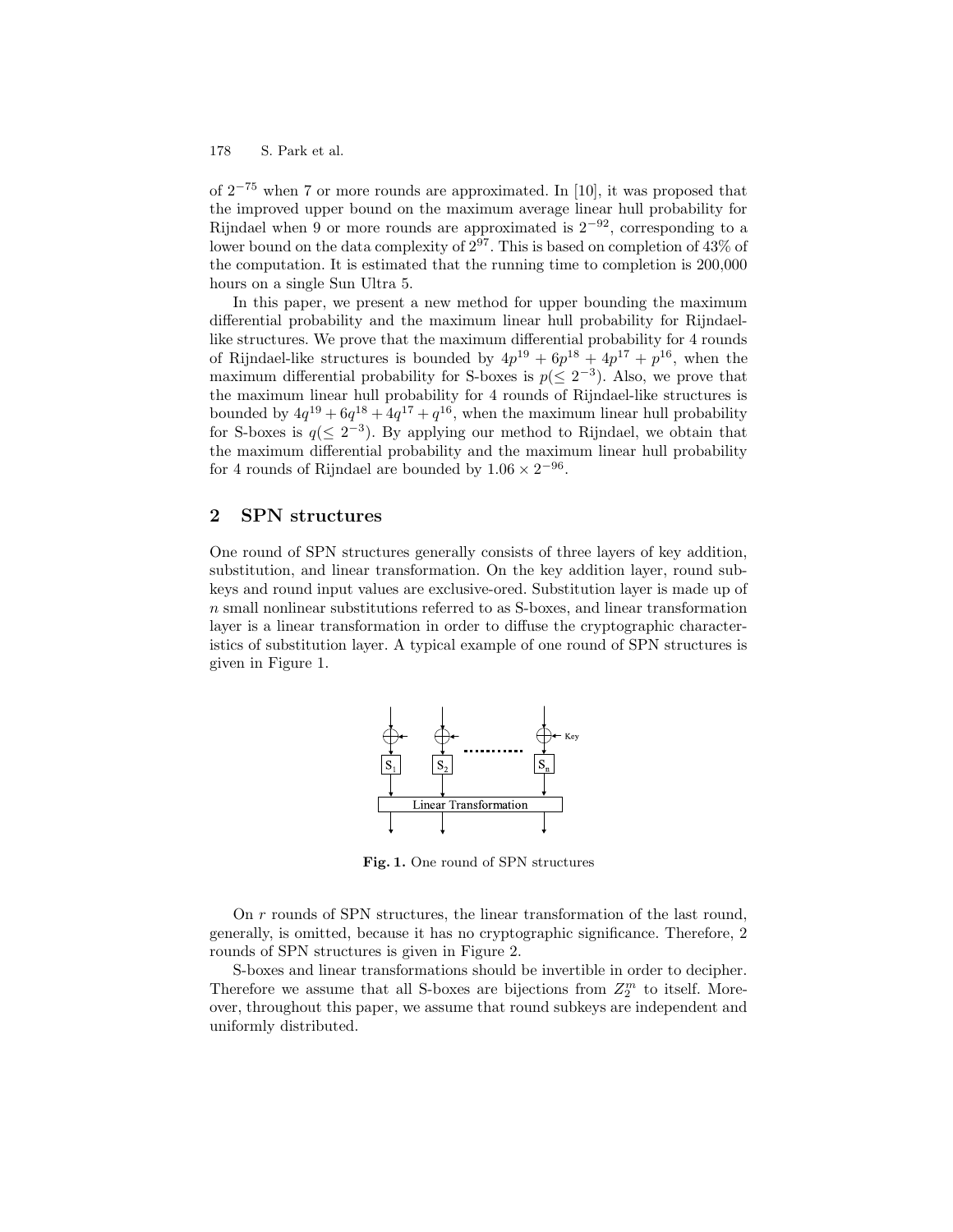

Fig. 2. 2 rounds of SPN structures

Let  $S$  be an S-box with  $m$  input and output bits. Differential and linear probability of S are defined as the following definition:

**Definition 1.** For any given  $a, b, \Gamma_a, \Gamma_b \in \mathbb{Z}_2^m$ , define differential probability  $DP^S(a, b)$  and linear probability  $LP^S(\Gamma_a, \Gamma_b)$  of S by

$$
DP^{S}(a, b) = \frac{\# \{x \in Z_2^m | S(x) \oplus S(x \oplus a) = b\}}{2^m}
$$

and

$$
LP^{S}(F_a, F_b) = \left(\frac{\#\{x \in Z_2^m | F_a \cdot x = F_b \cdot S(x)\}}{2^{m-1}} - 1\right)^2,
$$

respectively, where  $x \cdot y$  denotes the parity(0 or 1) of bitwise product of x and y.

a and b are called as input and output differences, respectively. Also,  $\Gamma_a$  and  $\Gamma_b$  are called as input and output mask values, respectively.

The strength of an S-box S against differential cryptanalysis is decided by maximum differential probability  $\max_{a\neq 0,b}DP^S(a, b)$ . The strength of an Sbox S against linear cryptanalysis is decided by maximum linear probability  $\max_{\Gamma_a, \Gamma_b \neq 0} LP^S(\Gamma_a, \Gamma_b).$ 

**Definition 2.** The maximum differential probability p and the maximum linear probability q of S are defined by

$$
p = \max_{a \neq 0,b} DP^{S}(a,b)
$$

and

$$
q = \max_{\Gamma_a, \Gamma_b \neq 0} LP^S(\Gamma_a, \Gamma_b),
$$

respectively.

The maximum differential probability  $p$  and the maximum linear probability q for a strong S-box S should be small enough for any input difference  $a \neq 0$ and any output mask value  $\Gamma_b \neq 0$ .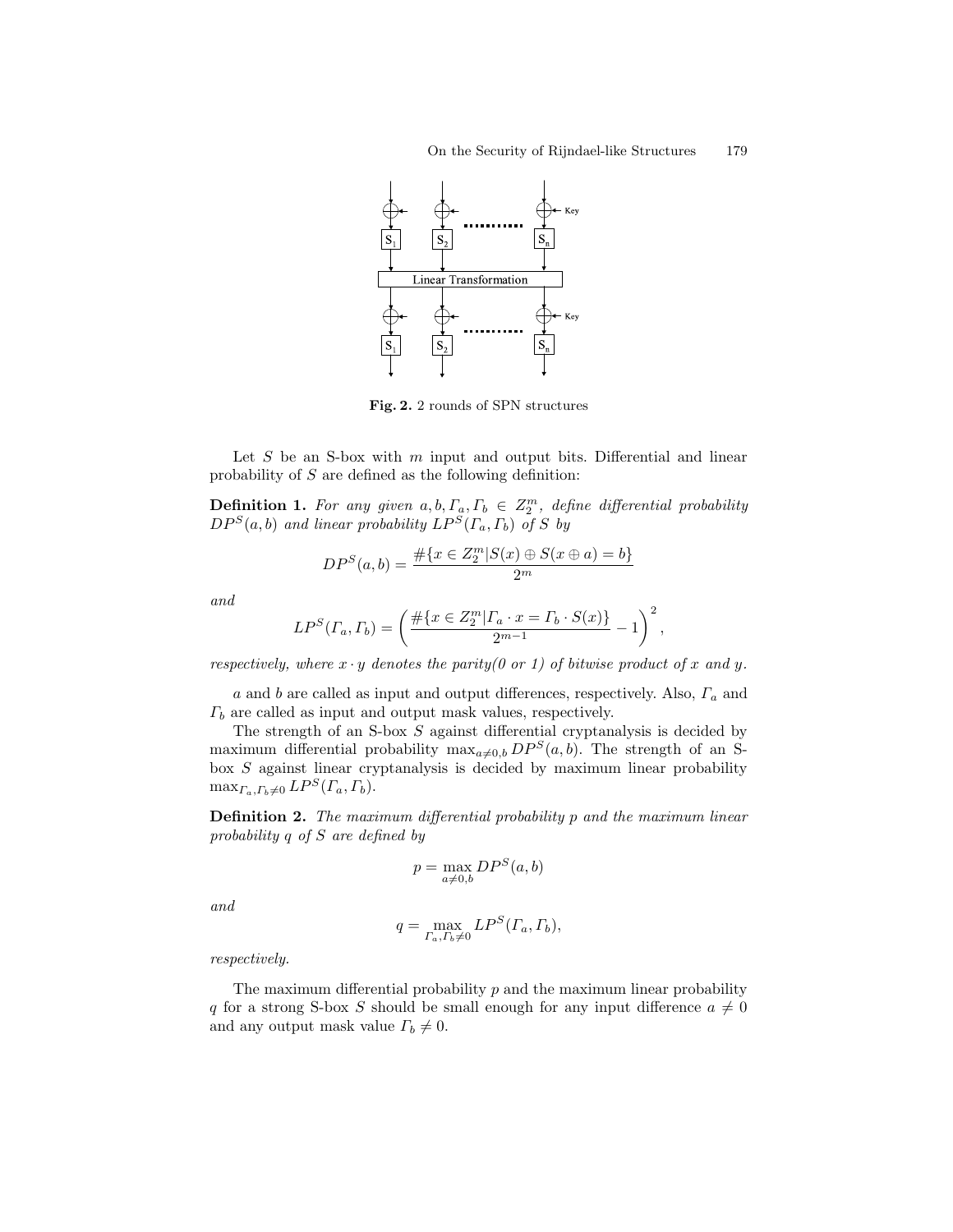Definition 3. Differentially active S-box is defined as an S-box given a non-zero input difference and linearly active S-box is defined as an S-box given a nonzero output mask value.

Since all S-boxes in substitution layer are bijective, if an S-box is differentially/linearly active, then it has a non-zero output difference/input mask value.

For SPN structures, between the differential probability and the number of differentially active S-boxes, there is a relationship which is close. When the number of differentially active S-boxes is many, the differential probability comes to be small, and when the number of differentially active S-boxes is small, the differential probability comes to be big. Therefore, the concept of the branch number was proposed [6]. We call it the branch number from the viewpoint of differential cryptanalysis, the minimum number of differentially active S-boxes of 2 rounds of SPN structures. Also, we call it the branch number from the viewpoint of linear cryptanalysis, the minimum number of linearly active S-boxes of 2 rounds of SPN structures.

The linear transformation  $L: (Z_2^m)^n \longrightarrow (Z_2^m)^n$  can be represented by  $n \times n$ matrix  $M = (m_{ij})$  and  $L(x) = Mx$ , where  $x \in (\mathbb{Z}_2^m)^n$  and the addition is bitwise exclusive-ored. For the block cipher E2 [15] and Camellia [1],  $m_{ij} \in Z_2$  and the multiplication is trivial. For the block cipher Crypton [12, 13],  $m_{ij} \in Z_2^m$  and the multiplication is the bitwise logical-and operation. For the block cipher Rijndael [7],  $m_{ij} \in GF(2^m)$  and the multiplication is defined as the multiplication over  $GF(2^m)$ .

It is easy to show that  $L(x) \oplus L(x^*) = L(x \oplus x^*)$  and  $DP<sup>L</sup>(a, L(a)) = 1$  [5].

**Definition 4.** Let L be the linear transformation over  $(Z_2^m)^n$ . The branch number of L from the view point of differential cryptanalysis,  $\beta_d$ , is defined by

$$
\beta_d = min_{x \neq 0} \{ wt(x) + wt(L(x)) \},
$$

where,  $wt(x) = wt(x_1, x_2, \ldots, x_n) = \#\{1 \leq i \leq n | x_i \neq 0\}.$ 

Throughout this paper, we define  $wt(x) = wt(x_1, x_2, \ldots, x_n) = \#\{1 \leq i \leq n\}$  $n|x_i \neq 0\}$  when  $x = (x_1, x_2, \ldots, x_n)$ . If  $x \in Z_2^m$ , then  $wt(x)$  is the Hamming weight of  $x$ .

It is proved that, if  $m_{ij} \in Z_2$ , then  $LP^L(M^t\Gamma_b, \Gamma_b) = 1$ . Therefore, we know that  $LP^{L}(I_{a}, (M^{-1})^t I_{a}) = 1$ . Also, if  $m_{ij} \in GF(2^m)$ , then it is proved that  $LP^{L}(\Gamma_a, C\Gamma_a) = 1$ , for some  $n \times n$  matrix C over  $GF(2^m)$  [9]. Therefore, we can define the branch number  $\beta_l$  from the view point of linear cryptanalysis as follows:

$$
\beta_l = \begin{cases} \min_{\Gamma_a \neq 0} \{ wt(\Gamma_a) + wt((M^{-1})^t \Gamma_a) \}, & \text{if } m_{ij} \in Z_2, 1 \le i, j \le n, \\ \min_{\Gamma_a \neq 0} \{ wt(\Gamma_a) + wt(C\Gamma_a) \}, & \text{if } m_{ij} \in GF(2^m), 1 \le i, j \le n. \end{cases}
$$

## 3 Rijndael-like structures

Rijndael is the block cipher composed of SPN structures and its linear transformation consists of ShiftRows transformation and MixColumns transformation.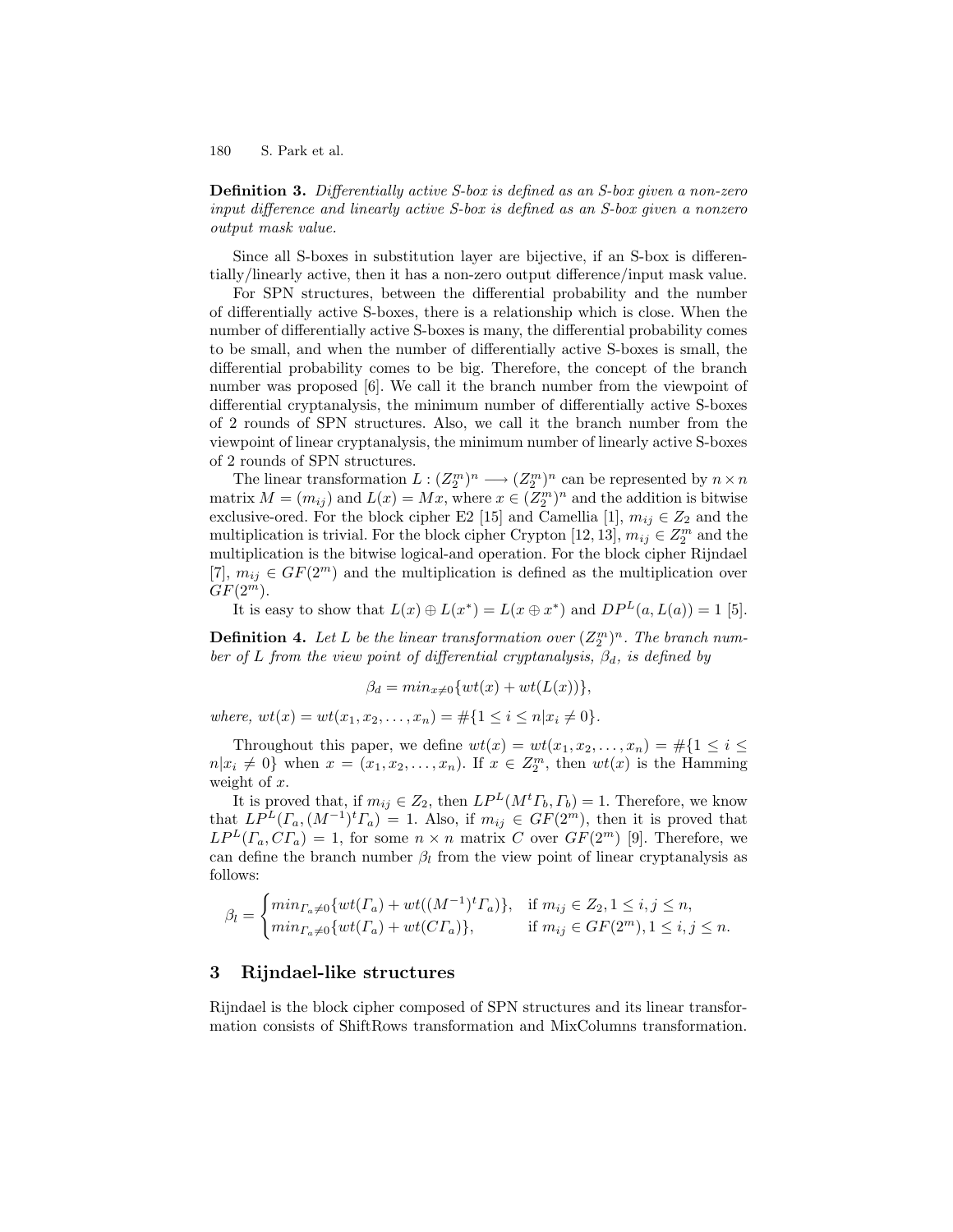We analyze some interesting properties of ShiftRows transformation and Mixcolumns transformation of Rijndael.

Let  $\pi : (Z_2^8)^{16} \longrightarrow (Z_2^8)^{16}$  be the ShiftRows transformation of Rijndael. Let  $x = (x_1, x_2, x_3, x_4) = (x_{11}, x_{12}, x_{13}, x_{14}, x_{21}, \ldots, x_{34}, x_{41}, x_{42}, x_{43}, x_{44})$  be the input of  $\pi$ . Figure 3 and 4 illustrate the ShiftRows transformation  $\pi$  of Rijndael.



Fig. 3. ShiftRows transformation of Rijndael



Fig. 4. Another representation of ShiftRows transformation of Rijndael

Let  $y = (y_1,y_2,y_3,y_4) = (y_{11},y_{12},y_{13},y_{14}, y_{21}, \ldots, y_{34}, y_{41},y_{42},y_{43},y_{44})$  be the output of  $\pi$ . It is easy to know that, for any  $i(i = 1, 2, 3, 4)$ , each of bytes of  $y_i$  comes from each different  $x_i$ . For example, for  $y_1 = (y_{11}, y_{12}, y_{13}, y_{14}) =$  $(x_{11}, x_{22}, x_{33}, x_{44}), x_{11}$  is a byte coming from  $x_1$ . Furthermore,  $x_{22}$ ,  $x_{33}$  and  $x_{44}$ are elements of  $x_2$ ,  $x_3$  and  $x_4$ , respectively.

The MixColumns transformation of Rijndael operates on the state column by column, treating each column as a four-term polynomial. Let  $\theta = (\theta_1, \theta_2, \theta_3, \theta_4)$ be the MixColumns transformation of Rijndael. Let  $y = (y_1, y_2, y_3, y_4) = (y_{11},$  $y_{12}, y_{13}, y_{14}, y_{21}, \ldots, y_{34}, y_{41}, y_{42}, y_{43}, y_{44})$  be the input of  $\theta$  and  $z = (z_1, z_2, z_3, z_4)$  $=(z_{11},z_{12},z_{13},z_{14}, z_{21},..., z_{34}, z_{41},z_{42},z_{43},z_{44})$  be the output of  $\theta$ , respectively. Each of  $\theta_i$  can be written as a matrix multiplication as follows:

$$
\begin{pmatrix} y_{i1} \\ y_{i2} \\ y_{i3} \\ y_{i4} \end{pmatrix} = \begin{pmatrix} 02\ 03\ 01\ 01 \\ 01\ 02\ 03\ 01 \\ 01\ 01\ 02\ 03 \\ 03\ 01\ 01\ 02 \end{pmatrix} \cdot \begin{pmatrix} z_{i1} \\ z_{i2} \\ z_{i3} \\ z_{i4} \end{pmatrix}.
$$

In the matrix multiplication, the addition is bitwise exclusive-ored and the multiplication is defined as the multiplication over  $GF(2^8)$ . Figure 5 illustrates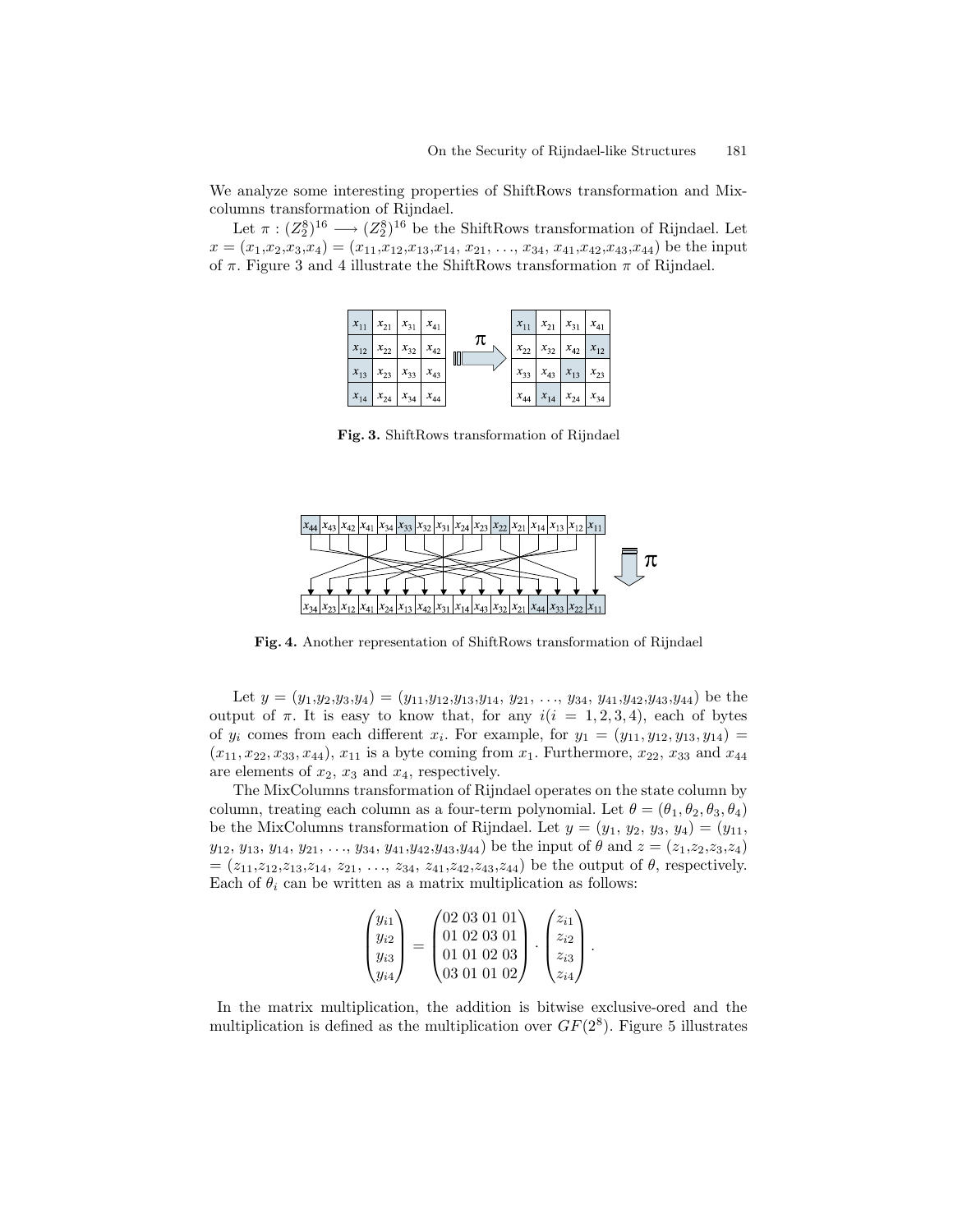182 S. Park et al.



Fig. 5. The MixColumns transformation of Rijndael

the MixColumns transformation  $\theta$  of Rijndael. We can consider each of  $\theta_i$  as a linear transformation and we know that the branch number of each of  $\theta_i$  is 5.

Definition 5. Rijndael-like structures are the block ciphers composed of SPN structures satisfying the followings:

- (i) Their linear transformation has the form  $(\theta_1, \theta_2, \theta_3, \theta_4) \circ \pi$ .
- (ii) (The condition of  $\pi$ ) Each of bytes of  $y_i$  comes from each different  $x_i$ , where  $x = (x_1, x_2, x_3, x_4)$  is input of  $\pi$  and  $y = (y_1, y_2, y_3, y_4)$  is output of  $\pi$ , respectively.
- (iii) (The condition of  $\theta = (\theta_1, \theta_2, \theta_3, \theta_4)$ ) When we consider each of  $\theta_i$  as a linear transformation, the followings hold:

$$
\beta_d^{\theta_1}=\beta_d^{\theta_2}=\beta_d^{\theta_3}=\beta_d^{\theta_4} \textit{ and } \beta_l^{\theta_1}=\beta_l^{\theta_2}=\beta_l^{\theta_3}=\beta_l^{\theta_4}.
$$

Rijndael, Square and Crypton are examples of Rijndael-like structures.

**Definition 6.** For  $x = (x_1, \ldots, x_n)$ , the pattern of x,  $\gamma_x$ , is defined by  $\gamma_x =$  $(\gamma_1, \ldots, \gamma_n) \in Z_2^n$ , where, if  $x_i = 0$ , then  $\gamma_i = 0$ , and if  $x_i \neq 0$ , then  $\gamma_i = 1$ .

If  $x = (x_1, x_2, x_3, x_4)$ , where  $x_1 \neq 0$ ,  $x_2 \neq 0$  and  $x_3 = x_4 = 0$ , then  $\gamma_x =$  $(1, 1, 0, 0).$ 

**Definition 7.** Let  $x = (x_1, x_2, x_3, x_4)$  be the input of  $\pi$  and  $y = (y_1, y_2, y_3, y_4)$  be the output of  $\pi$ , respectively. For arbitrary  $\gamma \in Z_2^4$  and  $u = (u_1, u_2, u_3, u_4) \in Z^4$ , We define  $N[\gamma, u]$  as following:

$$
N[\gamma, u] = \# \{ y = \pi(x) | \gamma_x = \gamma, wt(y_i) = u_i, 1 \le i \le 4 \}.
$$

 $N[\gamma, u]$  means the number of  $y = \pi(x)$  such that  $wt(y_i) = u_i(1 \leq i \leq 4)$ , when the pattern of input of  $\pi$  is  $\gamma$ .  $N[\gamma, u]$  is well-defined and, for any linear transformation which satisfies the condition of  $\pi$ , the values of  $N[\gamma, u]$  are all the same for some fixed  $\gamma$  and  $u = (u_1, u_2, u_3, u_4)$ . The followings are the main properties of  $N[\gamma, u]$ :

<sup>–</sup> For some i, if  $u_i > wt(\gamma)$ , then  $N[\gamma, u] = 0$ , because  $wt(y_i) \le wt(\gamma_x)$ .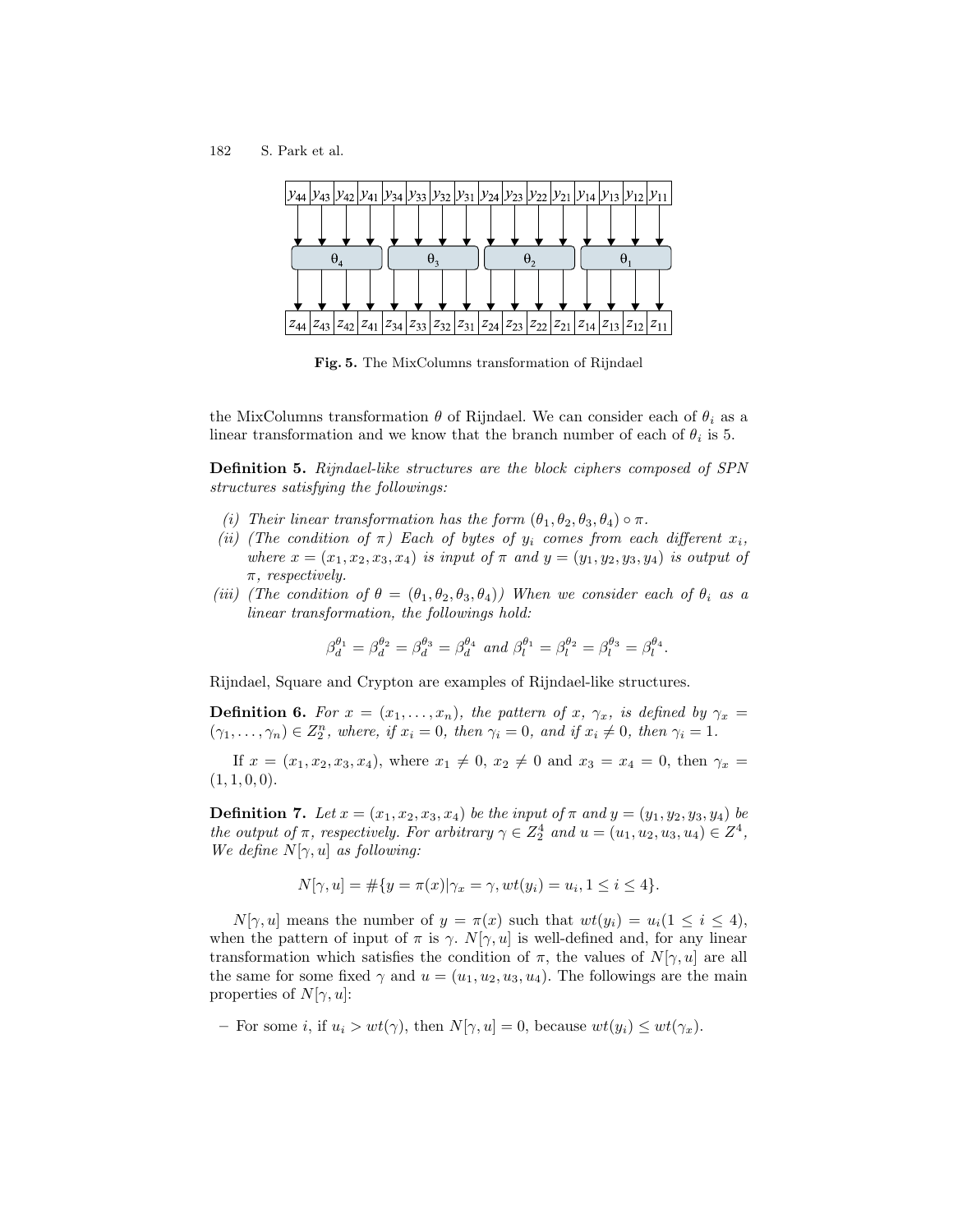- If  $u_1 + u_2 + u_3 + u_4 < wt(\gamma)$ , then  $N[\gamma, u] = 0$ , because  $\sum_{i=1}^{4} wt(y_i) =$  $\sum_{i=1}^4 wt(x_i) \ge wt(\gamma_x)$ .
- If  $\max\{u_1,\ldots,u_4\} = wt(\gamma)$ , then  $N[\gamma, u] = \begin{pmatrix} wt(\gamma) \\ u_1 \end{pmatrix} \cdots \begin{pmatrix} wt(\gamma) \\ u_4 \end{pmatrix}$ .
- For any permutation  $\phi$  and  $\rho$  over  $\{1, 2, 3, 4\},\$

$$
N[(\gamma_1, \gamma_2, \gamma_3, \gamma_4), (u_1, u_2, u_3, u_4)]
$$
  
=  $N[(\gamma_{\phi(1)}, \gamma_{\phi(2)}, \gamma_{\phi(3)}\gamma_{\phi(4)}), (u_{\rho(1)}, u_{\rho(2)}, u_{\rho(3)}, u_{\rho(4)})]$ 

*Example 1.* For some  $\gamma$  and u, it is easy to determine the value of  $N[\gamma, u]$ . The followings are the examples:

- $-V[(1, 1, 1, 0), (4, 1, 0, 0)] = 0.$  $-V[(1, 1, 1, 0), (1, 1, 0, 0)] = 0.$
- $N[(1, 1, 1, 0), (3, 2, 2, 0)] = 9.$
- $N[(1, 1, 1, 0), (2, 1, 0, 0)] = 3.$

# 4 The upper bound on the differential and the linear hull probabilities for Rijndael-like structures

To compute the upper bound on the maximum differential probability for  $r(r \geq 1)$ 2) rounds of Rijndael-like structures, we assume the following:

$$
\beta_d^{\theta_1} = \beta_d^{\theta_2} = \beta_d^{\theta_3} = \beta_d^{\theta_4} = 5
$$
 and  $\beta_l^{\theta_1} = \beta_l^{\theta_2} = \beta_l^{\theta_3} = \beta_l^{\theta_4} = 5$ .

and we need the following notations:

- $-a = (a_1, \ldots, a_4) = (a_{11}, a_{12}, a_{13}, a_{14}, \ldots, a_{41}, a_{42}, a_{43}, a_{44})$ : input difference.
- $-b = (b_1, \ldots, b_4) = (b_{11}, b_{12}, b_{13}, b_{14}, \ldots, b_{41}, b_{42}, b_{43}, b_{44})$ : output difference.
- $DP_r(a, b)$ : differential probability of r rounds whose input difference is a and output difference is b.
- $(x_1^{(i)},...,x_4^{(i)}) = (x_{11}^{(i)},x_{12}^{(i)},x_{13}^{(i)},x_{14}^{(i)},...,x_{41}^{(i)},x_{42}^{(i)},x_{43}^{(i)},x_{44}^{(i)})$ : the input of  $\pi$  at *i*-th round.
- $(y_1^{(i)} = (y_1^{(i)}, \ldots, y_4^{(i)}) = (y_{11}^{(i)}, y_{12}^{(i)}, y_{13}^{(i)}, y_{14}^{(i)}, \ldots, y_{41}^{(i)}, y_{42}^{(i)}, y_{43}^{(i)}, y_{44}^{(i)})$ : the output of  $\pi$  at *i*-th round, i.e. the input of  $\theta$  at *i*-th round.
- $(z_1^{(i)} = (z_1^{(i)}, \ldots, z_4^{(i)}) = (z_{11}^{(i)}, z_{12}^{(i)}, z_{13}^{(i)}, z_{14}^{(i)}, \ldots, z_{41}^{(i)}, z_{42}^{(i)}, z_{43}^{(i)}, z_{44}^{(i)})$ : the output of  $\theta$  at *i*-th round.

When the branch number is n or  $n+1$ , it is known that the upper bounds of the maximum differential probability and the linear hull probability for 2 rounds of SPN structures are as follows:

### Lemma 1  $([8, 9])$ .

 $-If \beta_d = n + 1 \text{ or } n, \text{ then } DP_2(a, b) \leq p^{\beta_d - 1}.$  $-If \beta_l = n+1 \text{ or } n, \text{ then } LP_2(\Gamma_a, \Gamma_b) \leq q^{\beta_l-1}.$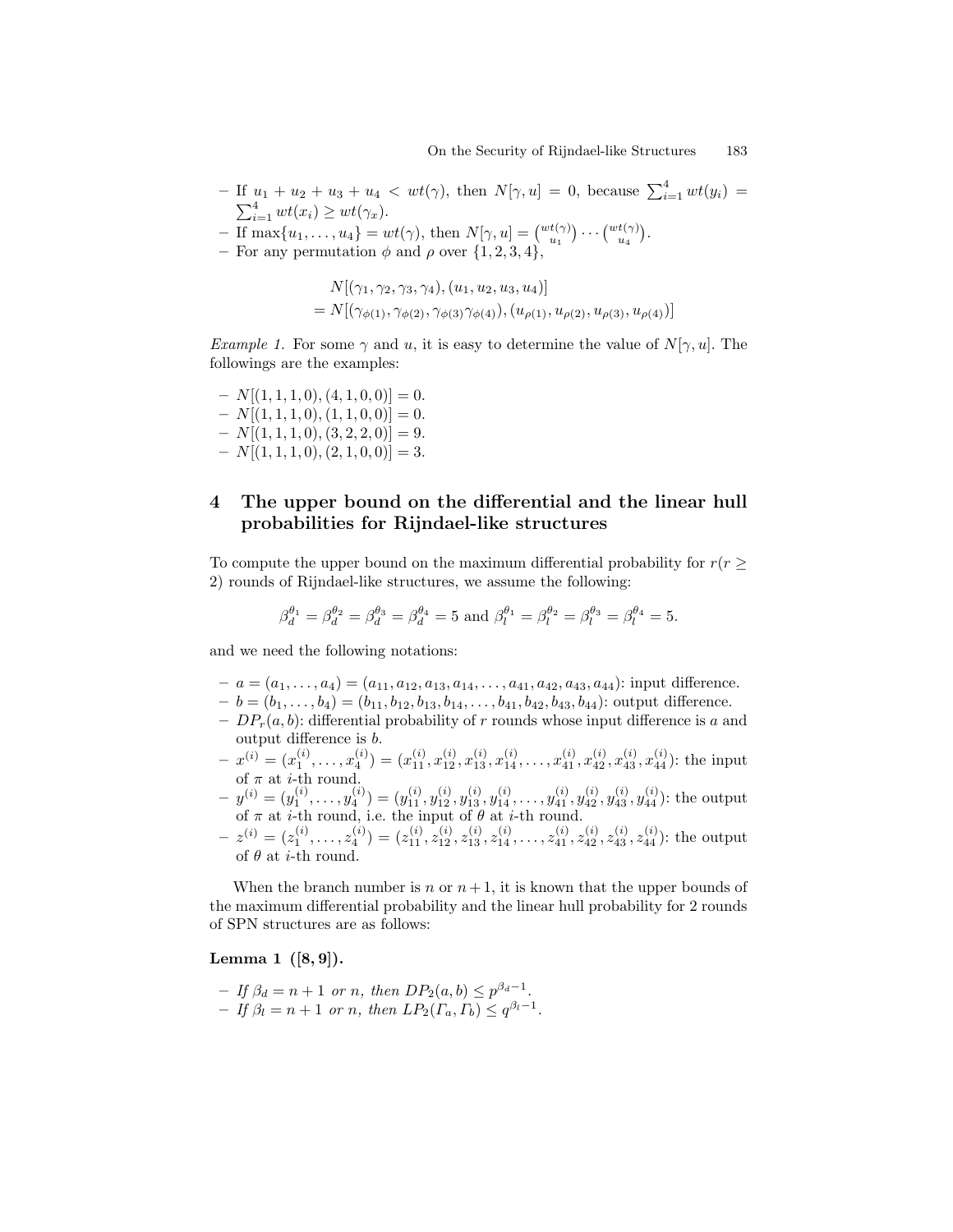The upper bound on the maximum differential probability for 2 rounds of Rijndael-like structures is obtained by Lemma 1.

#### Theorem 1.

$$
DP_2(a, b) \le \begin{cases} p^{wt(\gamma_{\pi(a)})(\beta_d - 1)}, & \text{if } \gamma_{\pi(a)} = \gamma_b, \\ 0, & \text{otherwise.} \end{cases}
$$

Proof. Let  $\pi(a) = (a_1^*, a_2^*, a_3^*, a_4^*)$ . Then  $DP_2(a, b) = \Pi_{i=1}^4 DP_2^{\theta_i}(a_i^*, b_i)$ , where,  $DP_2^{\theta_i}$  is the differential probability of 2 rounds of SPN structure whose linear transformation is  $\theta_i$ . By Lemma 1, we know that the upper bound on  $DP_2^{\theta_i}(a_i^*,b_i)$ is the followings:

$$
DP_2^{\theta_i}(a_i^*, b_i) \le \begin{cases} p^{\beta_d - 1}, & \text{if } a_i^* \ne 0, b_i \ne 0, \\ 1, & \text{if } a_i^* = 0, b_i = 0, \\ 0, & \text{otherwise.} \end{cases}
$$

Therefore, the proof is completed.

By Theorem 1, the upper bound on the maximum differential probability for 2 rounds of Rijndael-like structures is  $p^{\beta_d-1}$ . By applying Theorem 1 to Rijndael, we obtain that the maximum differential probability for 2 rounds of Rijndael is bounded by  $2^{-24}$ , because  $\beta_d = 5$ ,  $p = 2^{-6}$ .

Now, we compute the upper bound on the maximum differential probability for 3 rounds of Rijndael-like structures. To do this, we prove the following:

**Lemma 2.** Let  $L:(Z_2^m)^n \longrightarrow (Z_2^m)^n$  be the linear transformation whose branch number is  $\beta_d$ . For  $\gamma \in Z_2^n$  and  $b = (b_1, \ldots, b_n) \in (Z_2^m)^n$  with  $wt(\gamma) + wt(b) \geq \beta_d$ , we define the set A as following:

$$
A = \{ y = (y_1, \dots, y_n) \in (Z_2^m)^n | \gamma_y = \gamma_b, y = L(x) \text{ for some } x \text{ such that } \gamma_x = \gamma \}.
$$

Then, the following holds:

$$
\sum_{y \in A} DP_1(y, b) = \sum_{y \in A} DP(y_1, b_1) \cdots DP(y_n, b_n) \le p^{\max\{0, \beta_d - wt(\gamma) - 1\}}
$$

*Proof.* Since  $\sum_{y \in A} DP_1(y, b) \le \sum_{y \in (Z_2^m)^n} DP_1(y, b) = 1$ , it is sufficient to consider the case  $\beta_d - wt(\gamma) - 1 > 0$ . Without loss of generality, we assume that  $wt(b) = k$  and  $b_1 \neq 0, \ldots, b_k \neq 0, b_{k+1} = \cdots = b_n = 0$ . Then

$$
\sum_{y \in A} DP_1(y, b) = \sum_{y \in A} DP(y_1, b_1) \cdots DP(y_k, b_k).
$$
 (1)

We proceed the proof with two cases:  $wt(\gamma)+wt(b) = \beta_d$  and  $wt(\gamma)+wt(b) > \beta_d$ .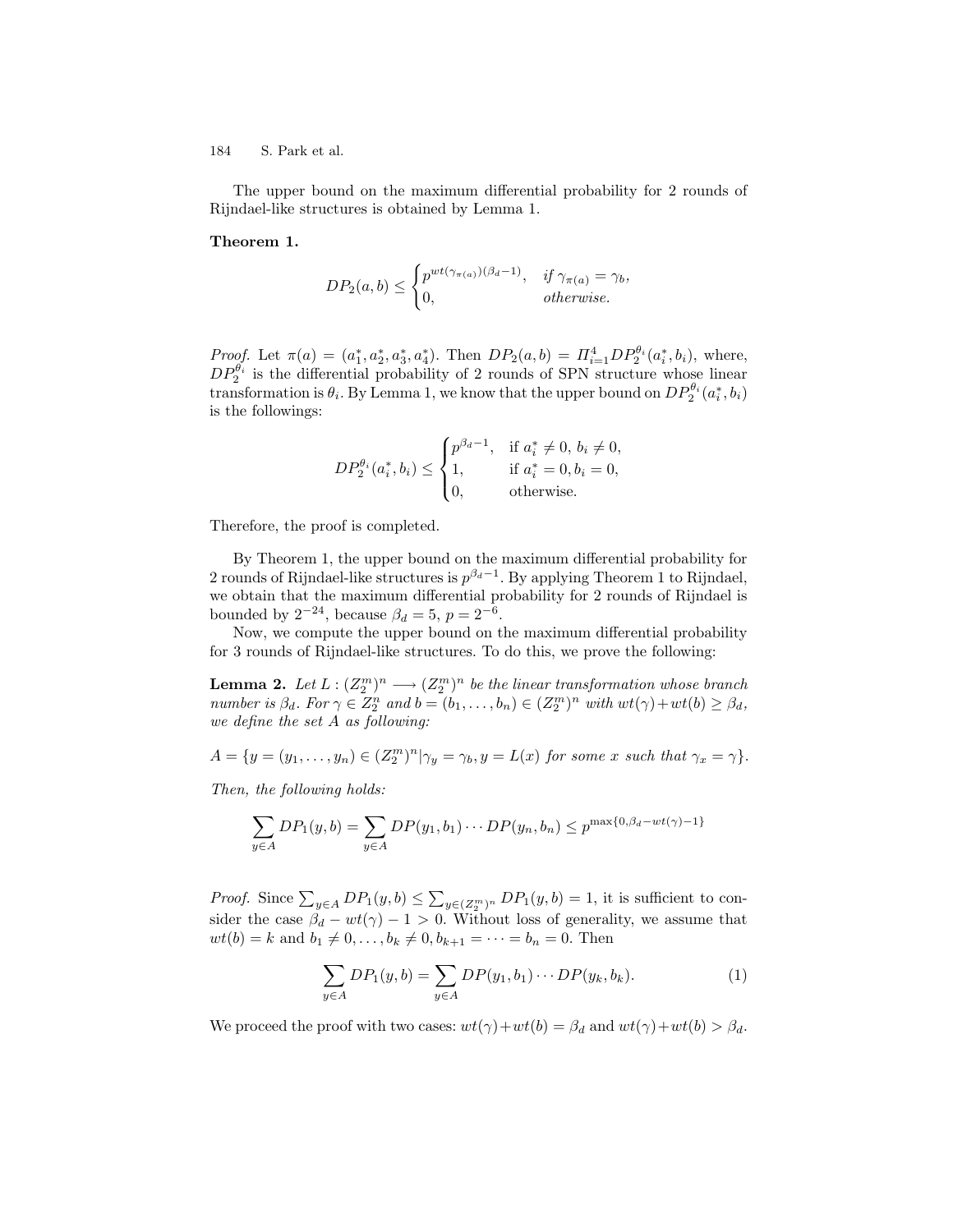(Case 1:  $wt(\gamma) + wt(b) = \beta_d$ ). For any  $i(1 \leq i \leq k)$ , let  $y_{i,1}, y_{i,2}, \ldots, y_{i,\delta}$  be all possible values of  $y_i$  in Equation (1). Then, for each  $i(1 \leq i \leq k)$ ,  $y_{i,1}, y_{i,2}, \ldots, y_{i,\delta}$ are distinct, because L is linear and  $wt(\gamma)+wt(b) = \beta_d$ . If, for some  $i(1 \leq i \leq k)$ ,  $y_{i,1}, y_{i,2}, \ldots, y_{i,\delta}$  are not distinct, then there exist a pair  $(y_{i,l}, y_{i,l'})$  such that  $y_{i,l} = y_{i,l'}$ , where  $y_{i,l}$  is *i*-th component of  $y = L(x)$  and  $y_{i,l'}$  is *i*-th component of  $y' = L(x')$ , respectively. Since  $L(x) \oplus L(x') = L(x \oplus x')$ , *i*-th component of  $L(x \oplus x')$  is equal to zero. This is a contradiction of the definition of branch number. Therefore, we can establish the following:

$$
\sum_{y \in A} DP_1(y, b) \le p^{k-1} \sum_{y \in A} DP(y_1, b_1) \le p^{k-1} = p^{\beta_d - wt(\gamma) - 1}.
$$

(Case 2:  $wt(\gamma) + wt(b) > \beta_d$ ). In this case,  $y_{i,1}, y_{i,2}, \ldots, y_{i,\delta}$  are not necessarily distinct, We fix  $t = k + wt(\gamma) - \beta_d$  components of nonzero components of y, i.e.,  $y_1, y_2, \ldots, y_t$ . Then, all possible values of each of another components $(y_{t+1}, \ldots, y_k)$ are distinct. Therefore, we can establish the following:

$$
\sum_{y \in A} DP_1(y, b)
$$
\n
$$
\leq \sum_{j_1=1}^{2^m-1} DP(j_1, b_1) \cdots \sum_{j_t=1}^{2^m-1} DP(j_t, b_t) \sum_{y \in A, y_i = j_i, 1 \leq i \leq t} DP(y_{t+1}, b_{t+1}) \cdots DP(y_k, b_k)
$$
\n
$$
\leq p^{k-t-1} \sum_{j_1=1}^{2^m-1} DP(j_1, b_1) \cdots \sum_{j_t=1}^{2^m-1} DP(j_t, b_t) \sum_{y \in A, y_i = j_i, 1 \leq i \leq t} DP(y_{t+1}, b_{t+1})
$$
\n
$$
\leq p^{k-t-1} \sum_{j_1=1}^{2^m-1} DP(j_1, b_1) \cdots \sum_{j_t=1}^{2^m-1} DP(j_t, b_t)
$$
\n
$$
= p^{k-t-1} = p^{\beta_d - wt(\gamma) - 1}.
$$

**Theorem 2.** Let  $wt(\gamma_{\pi(a)}) = l$  and  $wt(b) = k$ . Let  $b_{t_1}, \ldots, b_{t_k}$  be the nonzero components of  $b = (b_1, b_2, b_3, b_4)$ . Then

$$
DP_3(a, b)
$$
  
\n
$$
\leq p^{l(\beta_d - 1)} \sum_{j_1 = \beta_d - wt(b_{t_1})}^{l} \dots \sum_{j_k = \beta_d - wt(b_{t_k})}^{l} N[\gamma_{\pi(a)}, (u_1, u_2, u_3, u_4)] \cdot p^{\sum_{i=1}^k \max\{0, \beta_d - j_i - 1\}},
$$

where, each of  $u_i(1 \leq i \leq 4)$  is the following:

$$
u_i = \begin{cases} j_s, & if \ i = t_s \ for \ some \ t_s \\ 0, & otherwise. \end{cases}
$$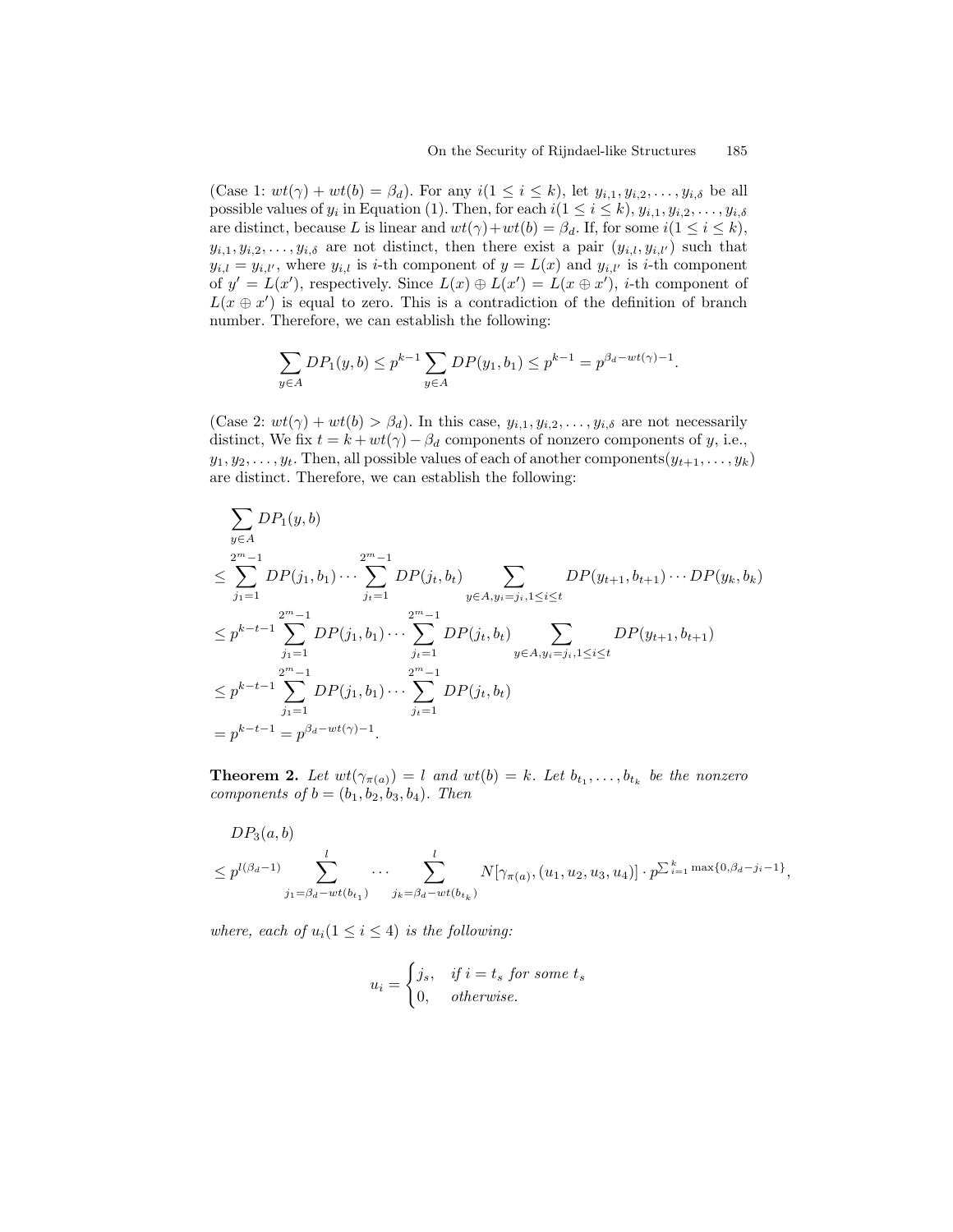*Proof.* Without loss of generality, we assume that  $t_1 = 1, \ldots, t_k = k$ . By Theorem 1,

$$
DP_3(a, b) = \sum_{x^{(2)}} DP_2(a, x^{(2)}) DP_1(z^{(2)}, b)
$$
  
= 
$$
\sum_{\substack{\gamma_{x^{(2)}} = \gamma_{\pi(a)}}} DP_2(a, x^{(2)}) DP_1(z^{(2)}, b)
$$
  

$$
\leq \max_{\substack{\gamma_{x^{(2)}} = \gamma_{\pi(a)}}} DP_2(a, x^{(2)}) \sum_{z^{(2)}} DP_1(z^{(2)}, b)
$$
  

$$
\leq p^{l(\beta_d - 1)} \sum_{z^{(2)}} DP_1(z^{(2)}, b),
$$

where,  $z^{(2)} = L(x^{(2)}) = (\theta_1(y_1^{(2)}), \theta_2(y_2^{(2)}), \theta_3(y_3^{(2)}), \theta_4(y_4^{(2)}))$ . Furthermore, the following three conditions hold:

(i)  $\gamma_{z_1^{(2)}} = \gamma_{b_1}, \ldots \gamma_{z_k^{(2)}} = \gamma_{b_k}, \gamma_{z_{k+1}^{(2)}} = \cdots = \gamma_{z_4^{(2)}} = 0,$ (ii)  $y_1^{(2)} \neq 0, \ldots, y_k^{(2)}$  $x_k^{(2)} \neq 0, y_{k+1}^{(2)} = \cdots = y_4^{(2)} = 0,$ (iii)  $\gamma_{x^{(2)}} = \gamma_{\pi(a)}$ .

For each  $i(1 \leq i \leq k)$ , since  $y_i^{(2)}$  and  $z_i^{(2)}$  are the nonzero input and nonzero output of  $\theta_i$ , respectively, we know that  $wt(y_i^{(2)}) + wt(z_i^{(2)}) \geq \beta_d$ . Furthermore, since  $wt(b_i) = wt(z_i^{(2)})$ , we know that  $wt(y_i^{(2)}) + wt(b_i) \geq \beta_d$ . Therefore, since  $wt(y_i^{(2)}) \leq wt(\gamma_{x^{(2)}})$ , we can establish the following equation:

$$
\beta_d - wt(b_i) \le wt(y_i^{(2)}) \le wt(\gamma_{\pi(a)}), 1 \le i \le k.
$$

Now, we consider  $j_i(1 \leq i \leq k)$  such that  $\beta_d - wt(b_i) \leq j_i \leq wt(\gamma_{\pi(a)})$ . For  $(\gamma_1, \ldots, \gamma_4)$  which satisfies that if  $1 \leq i \leq k$ , then  $wt(\gamma_i) = j_i$  and if  $k+1 \leq i \leq 4$ , then  $wt(\gamma_i) = 0$ , we define the set  $A_{(\gamma_1,\ldots,\gamma_4)}$  as following:

$$
A_{(\gamma_1,\ldots,\gamma_4)} = \{z^{(2)} = (z_1^{(2)},\ldots,z_4^{(2)}) | \gamma_{y_i^{(2)}} = \gamma_i, 1 \le i \le 4\}
$$

where,  $z^{(2)}$  satisfies the three conditions (i), (ii) and (iii).

The set  $A_{(\gamma_1,...,\gamma_4)}$  can be empty set, but, the number of non-empty set  $A_{(\gamma_1,\ldots,\gamma_4)}$  is  $N[\gamma_{\pi(a)},(j_1,\ldots,j_k,0,\ldots,0)]$ . If  $A_{(\gamma_1,\ldots,\gamma_4)}$  is not empty set, by Lemma 2,

$$
\sum_{z^{(2)} \in A_{(\gamma_1, \dots, \gamma_4)}} DP_1(z^{(2)}, b) = \sum_{z_1^{(2)}} DP_1(z_1^{(2)}, b_1) \cdots \sum_{z_k^{(2)}} DP_1(z_k^{(2)}, b_k)
$$

$$
\leq \prod_{i=1}^k p^{\max\{0, \beta_d - j_i - 1\}}.
$$

Therefore,

$$
\sum_{z^{(2)}} DP_1(z^{(2)}, b)
$$
\n
$$
\leq \sum_{j_1 = \beta_d - wt(b_{t_1})}^{l} \dots \sum_{j_k = \beta_d - wt(b_{t_k})}^{l} N[\gamma_{\pi(a)}, (u_1, u_2, u_3, u_4)] \cdot p^{\sum_{i=1}^k \max\{0, \beta_d - j_i - 1\}}.
$$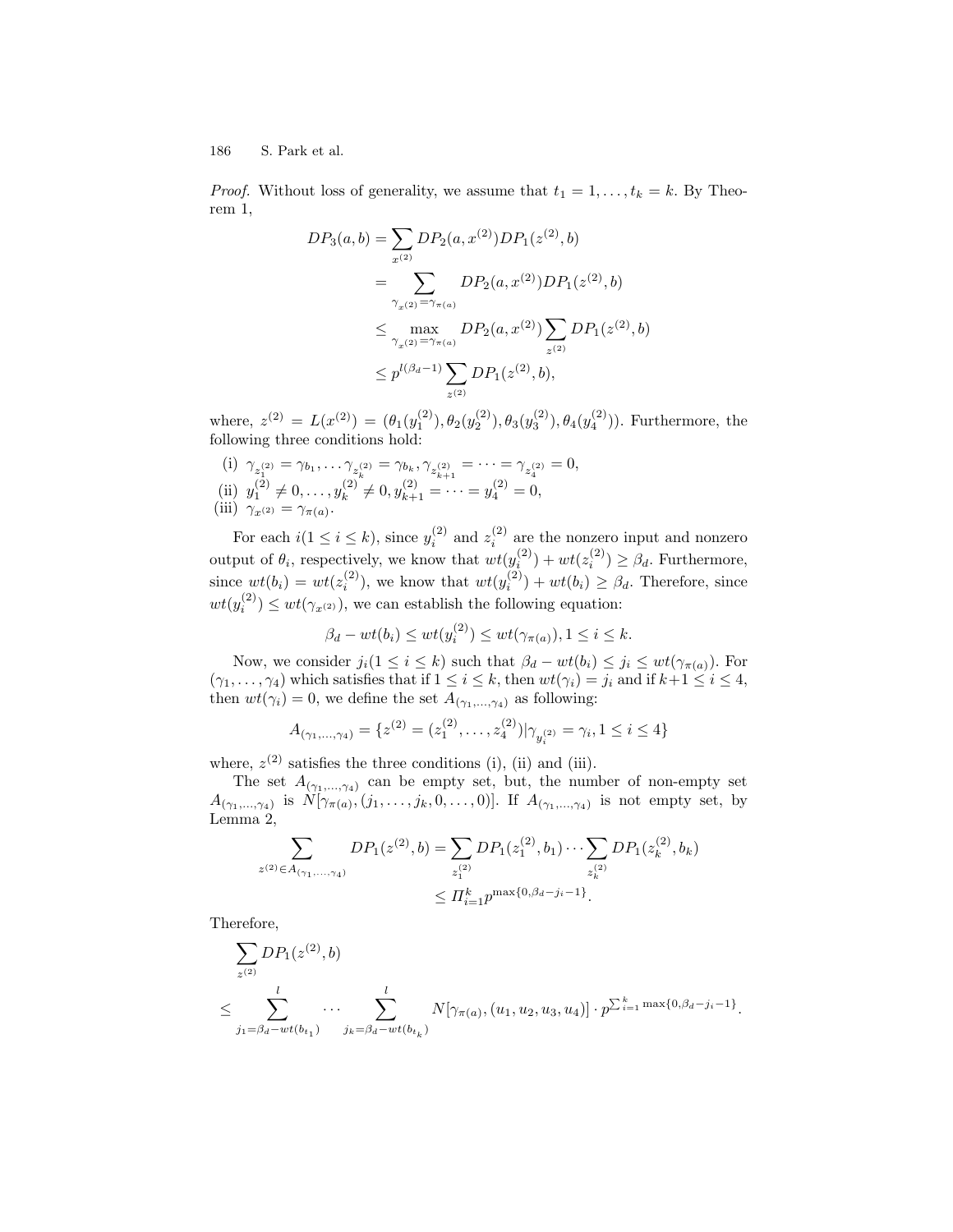Therefore, the proof is completed.

To derive the upper bound on the maximum differential probability for 4 rounds of Rijndael-like structures, we prove the following three lemmas:

**Lemma 3.** If  $wt(\gamma_{\pi(a)}) = 2, wt(b) = 3$ , then  $DP_4(a, b) \le 4p^{19} + 6p^{18} + 4p^{17} + p^{16}$ . *Proof.* We assume that  $\gamma_b = (1, 1, 1, 0)$ . Then we can represent  $DP_4(a, b)$  as following:

$$
DP_4(a, b) = \sum_{x^{(3)}} DP_3(a, x^{(3)}) DP_1(z^{(3)}, b)
$$
  
= 
$$
\sum_{i=1}^4 \sum_{wt(x^{(3)})=i} DP_3(a, x^{(3)}) DP_1(z^{(3)}, b)
$$
  
:= 
$$
I + II + III + IV.
$$

We know that  $wt(y_i^{(2)}) \le wt(x^{(2)}) = wt(\gamma_{\pi(a)}) = 2$  and  $wt(z_i^{(2)}) = wt(x_i^{(3)}) \le$  $wt(b) = 3$ . Since  $\beta_d^{\theta_i} = 5$ ,  $wt(x_i^{(3)}) = 3$ , where  $x_i^{(3)}$  is nonzero component of  $x^{(3)}$ . Now, we compute the value of  $I$ . We can represent  $I$  as following:

$$
I = \sum_{\substack{\gamma_{x^{(3)}} = (1,0,0,0)}} DP_3(a, x^{(3)}) DP_1(z^{(3)}, b) + \sum_{\substack{\gamma_{x^{(3)}} = (0,1,0,0)}} DP_3(a, x^{(3)}) DP_1(z^{(3)}, b) + \sum_{\substack{\gamma_{x^{(3)}} = (0,0,1,0)}} DP_3(a, x^{(3)}) DP_1(z^{(3)}, b) + \sum_{\substack{\gamma_{x^{(3)}} = (0,0,0,1)}} DP_3(a, x^{(3)}) DP_1(z^{(3)}, b)
$$
  
:=  $I_1 + I_2 + I_3 + I_4$ 

At first, we compute the value of  $I_1$ . Since  $wt(x_1^{(3)}) = 3$ , by Theorem 2,

$$
\max_{\gamma_x(s)=(1,0,0,0)} DP_3(a, x^{(3)}) \le p^8 \sum_{j=2}^2 N[\gamma_{\pi(a)}, (j,0,0,0)] p^{4-j} = p^{10}.
$$

Since  $wt(x_1^{(3)}) = 3$  and  $\gamma_b = (1, 1, 1, 0)$ , the number of patterns,  $(y_1^{(3)}, y_2^{(3)}, y_3^{(3)}, 0)$ is equal to  $N[(1, 1, 1, 0), (3, 0, 0, 0)] = 1$ . For the pattern  $(\gamma_1, \gamma_2, \gamma_3, 0)$ , by Lemma 2,

$$
\sum_{\substack{\gamma_x(3) = (1,0,0,0) \\ \gamma_{y_1^{(3)}} = \gamma_1}} DP_1(z_1^{(3)}, b) = \sum_{\substack{\gamma_{y_1^{(3)}} = \gamma_1}} DP_1(z_1^{(3)}, b_1) \sum_{\substack{\gamma_{y_2^{(3)}} = \gamma_2}} DP_2(z_2^{(3)}, b_2) \sum_{\substack{\gamma_{y_3^{(3)}} = \gamma_3}} DP_3(z_3^{(3)}, b_3) \leq p^{12 - (wt(\gamma_1) + wt(\gamma_2) + wt(\gamma_3))} \leq p^9.
$$

Therefore,

$$
I_1 \le \max_{\gamma_x(3)=(1,0,0,0)} DP_3(a,x^{(3)}) \sum_{\gamma_x(3)=(1,0,0,0)} DP_1(z^{(3)},b) \le p^{19}.
$$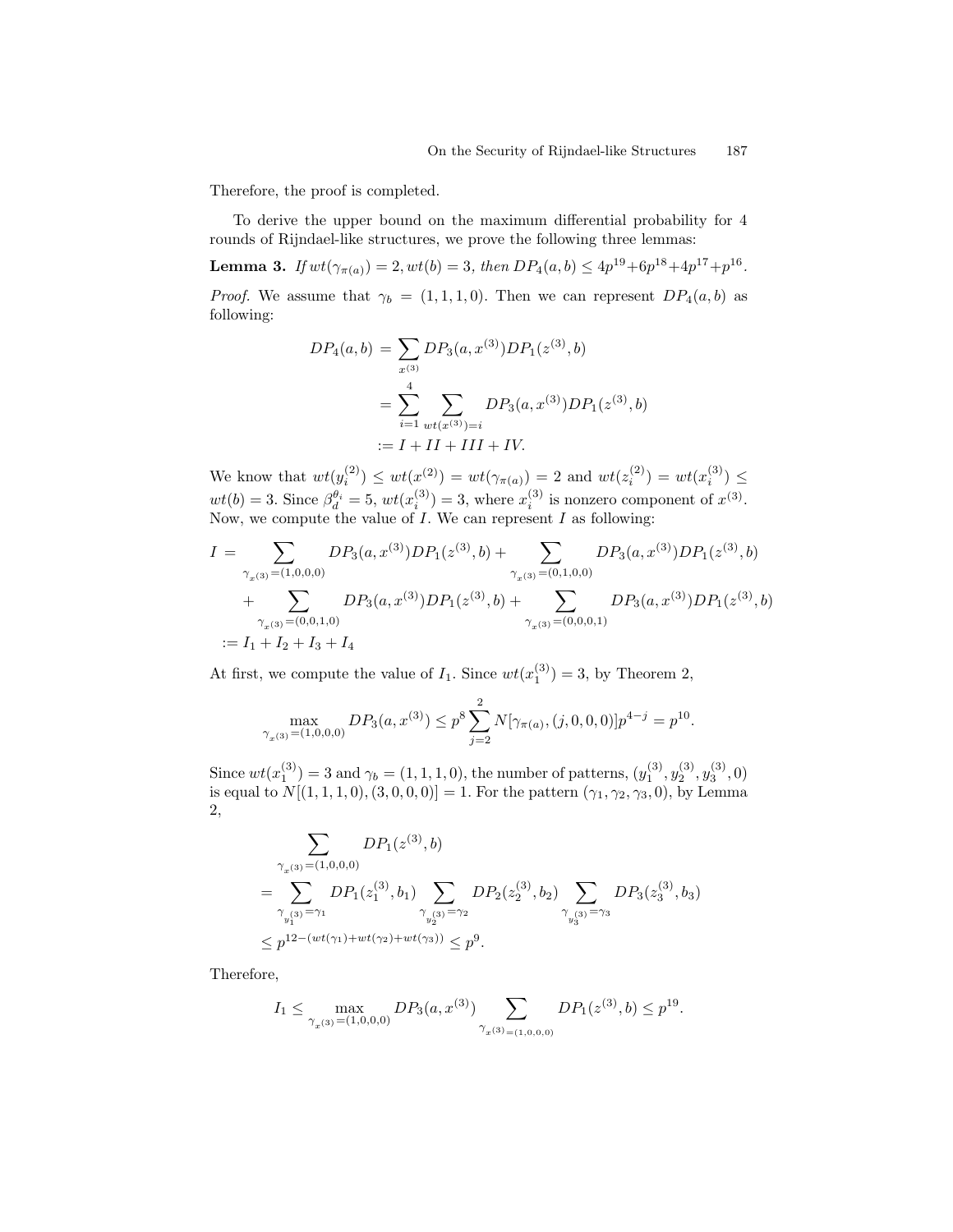By applying the same method, it can be determined that the upper bounds of  $I_2$ ,  $I_3$  and  $I_4$  are the same with that of  $I_1$ . Therefore, we arrive at  $I \n\t\leq 4p^{19}$ . Furthermore, using the same method, we have that  $II \leq 6p^{18}$  and  $III \leq 4p^{17}$ . At last, the upper bound on  $IV$  can be computed by Theorem 1 as follows:

$$
IV \leq \max_{wt(x^{(3)})=4} DP_3(a, x^{(3)})
$$
  
= 
$$
\max_{wt(x^{(3)})=4} \sum_{x^{(1)}} DP_1(a, x^{(1)}) DP_2(z^{(1)}, x^{(3)})
$$
  

$$
\leq \max_{wt(x^{(3)})=4} \max_{z^{(1)}} DP_2(z^{(1)}, x^{(3)}) \leq p^{16}.
$$

Therefore,

$$
DP_4(a, b) = I + II + III + IV \le 4p^{19} + 6p^{18} + 4p^{17} + p^{16}.
$$

**Lemma 4.** If  $wt(\gamma_{\pi(a)}) = 3$ ,  $wt(b) = 2$ , then  $DP_4(a, b) \le 4p^{19} + 6p^{18} + 4p^{17} + p^{16}$ .

Proof. The proof is similar to that of Lemma 3 and is omitted.

**Lemma 5.** If  $wt(\gamma_{\pi(a)}) = 3$ ,  $wt(b) = 3$ , then  $DP_4(a, b) \leq 184p^{22} + 912p^{21} +$  $438p^{20} + 72p^{19} + 4p^{18} + p^{16}.$ 

*Proof.* We assume that  $\gamma_b = (1, 1, 1, 0)$ . Then we can represent  $DP_4(a, b)$  as following:

$$
DP_4(a, b) = \sum_{x^{(3)}} DP_3(a, x^{(3)}) DP_1(z^{(3)}, b)
$$
  
= 
$$
\sum_{i=1}^4 \sum_{wt(x^{(3)})=i} DP_3(a, x^{(3)}) DP_1(z^{(3)}, b)
$$
  
:= 
$$
I + II + III + IV.
$$

We know that  $wt(y_i^{(2)}) \le wt(x^{(2)}) = wt(\gamma_{\pi(a)}) = 3$  and  $wt(z_i^{(2)}) = wt(x_i^{(3)}) \le$  $wt(b) = 3$ . Since  $\beta_d^{\theta_i} = 5$ ,  $wt(x_i^{(3)}) = 2$  or 3, where  $x_i^{(3)}$  is nonzero component of  $x^{(3)}$ . Now, we compute the value of *I*. We can represent *I* as follows:

$$
I = \sum_{\substack{\gamma_x(3) = (1,0,0,0) \\ +}} DP_3(a, x^{(3)})DP_1(z^{(3)}, b) + \sum_{\substack{\gamma_x(3) = (0,1,0,0) \\ \vdots \\ \gamma_x(3) = (0,0,1,0)}} DP_3(a, x^{(3)})DP_1(z^{(3)}, b) + \sum_{\substack{\gamma_x(3) = (0,0,0,1) \\ \vdots \\ \gamma_x(3) = (0,0,0,1)}} DP_3(a, x^{(3)})DP_1(z^{(3)}, b)
$$
  
:=  $I_1 + I_2 + I_3 + I_4$ .

At first, we compute the value of  $I_1$ . Since  $\sum_{i=1}^4 wt(x_i^{(3)}) \ge wt(b) = 3$ , if  $x_1^{(3)} \ne$ 0, then  $wt(x_1^{(3)}) = 3$ . Therefore, using the same method as in Lemma 3, we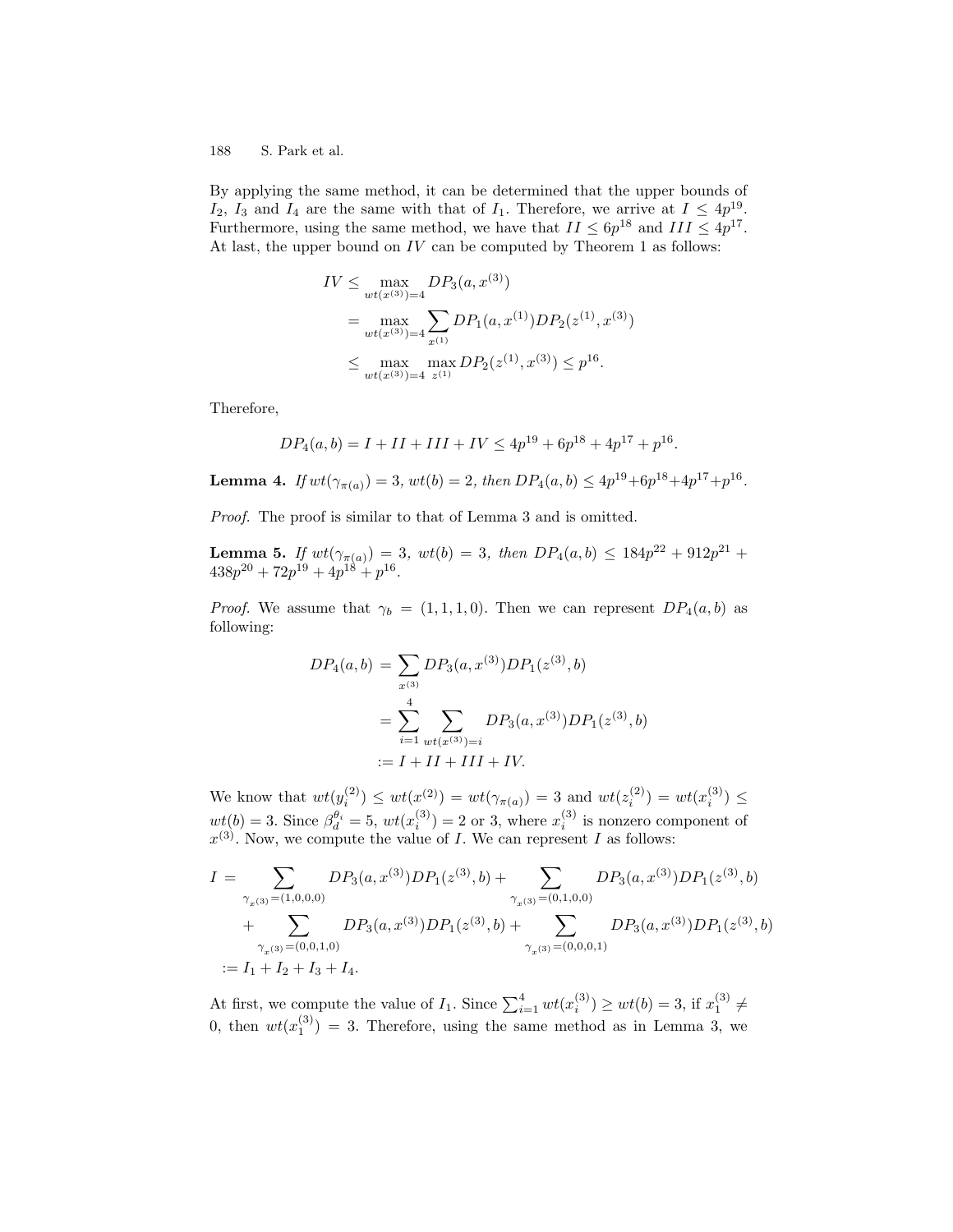know that  $I_1 \n\t\leq p^{22}$  and  $I \n\t\leq 4p^{22}$ . Secondly, we compute the value of II. For  $\gamma_{x^{(3)}} = (1, 1, 0, 0)$ , we have the following:

$$
\sum_{\substack{\gamma_x(3) = (1,1,0,0) \\ \vdots \\ \gamma_x(4) = 2}} DP_3(a, x^{(3)}) DP_1(z^{(3)}, b)
$$

$$
= \sum_{i=2}^3 \sum_{j=2}^3 \sum_{wt(x_1^{(3)}) = i, wt(x_2^{(3)}) = j} DP_3(a, x^{(3)}) DP_1(z^{(3)}, b)
$$

Since  $wt(x_1^{(3)}) = 2, wt(x_2^{(3)}) = 2$ , by Theorem 2,

$$
\max_{wt(x_1^{(3)})=2, wt(x_2^{(3)})=2} DP_3(a, x^{(3)}) \le p^{12} \sum_{j_1=3}^3 \sum_{j_2=3}^3 N[\gamma_{\pi(a)}, (j_1, j_2, 0, 0)] p^{8-j_1-j_2}
$$
  
=  $p^{12} \cdot N[(1, 1, 1, 0), (3, 3, 0, 0)] p^2$   
=  $p^{14}$ .

Since  $wt(x_1^{(3)}) = 2, wt(x_2^{(3)}) = 2$  and  $\gamma_b = (1, 1, 0, 0)$ , the number of pattern whose form is  $(z_1^{(3)}, z_2^{(3)}, z_3^{(3)}, 0)$  is equal to  $N[(1,1,1,0), (2,2,0,0)] = 6$ . For each of  $(\gamma_1, \gamma_2, \gamma_3, 0)$ , by Lemma 2,

$$
\sum_{\substack{\gamma_{y_i^{(3)}} = \gamma_i, 1 \leq i \leq 3}} DP_1(z^{(3)}, b)
$$
\n
$$
= \sum_{\substack{\gamma_{y_i^{(3)}} = \gamma_1}} DP_1(z_1^{(3)}, b_1) \sum_{\substack{\gamma_{y_2^{(3)}} = \gamma_1}} DP_1(z_2^{(3)}, b_2) \sum_{\substack{\gamma_{y_3^{(3)}} = \gamma_1}} DP_1(z_3^{(3)}, b_3)
$$
\n
$$
\leq p^{12 - (wt(\gamma_1) + wt(\gamma_2) + wt(\gamma_3))} = p^8.
$$

Therefore,  $\sum_{wt(x_1^{(3)})=2, wt(x_2^{(3)})=2} DP_1(z^{(3)}, b) \le 6p^8$  and we arrive at the following:

$$
\sum_{wt(x_1^{(3)})=2, wt(x_2^{(3)})=2} DP_3(a, x^{(3)})DP_1(z^{(3)}, b)
$$
  

$$
\leq \max_{wt(x_1^{(3)})=2, wt(x_2^{(3)})=2} DP_3(a, x^{(3)}) \sum_{wt(x_1^{(3)})=2, wt(x_2^{(3)})=2} DP_1(z^{(3)}, b)
$$
  

$$
\leq 6p^{22}.
$$

Using the same method, we can have the followings:

$$
\sum_{wt(x_1^{(3)})=2, wt(x_2^{(3)})=3} DP_3(a, x^{(3)})DP_1(z^{(3)}, b) \leq 3(3p^{15} + p^{14})p^7,
$$
  

$$
\sum_{wt(x_1^{(3)})=3, wt(x_2^{(3)})=2} DP_3(a, x^{(3)})DP_1(z^{(3)}, b) \leq 3(3p^{15} + p^{14})p^7,
$$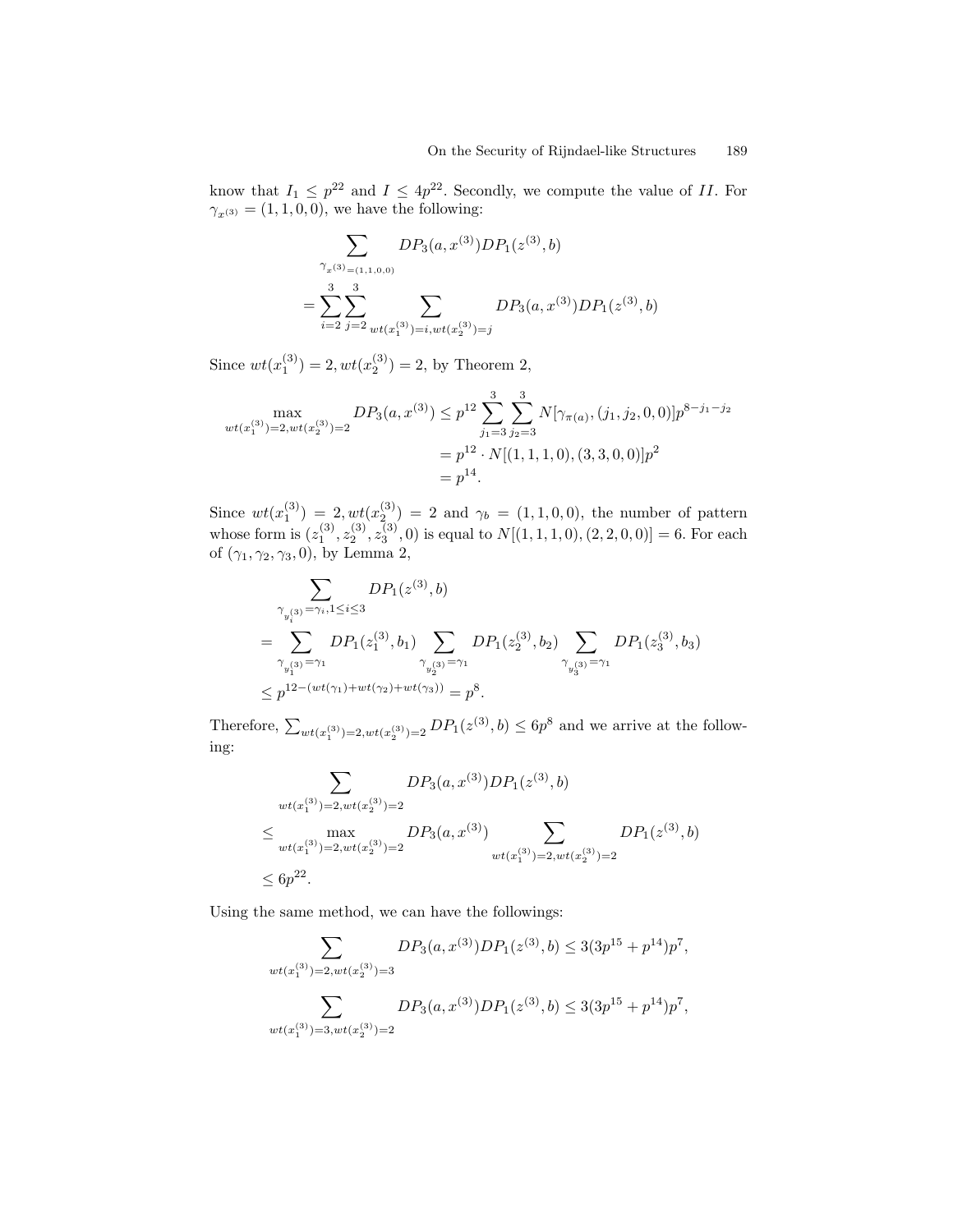$$
\sum_{wt(x_1^{(3)})=3, wt(x_2^{(3)})=3} DP_3(a,x^{(3)})DP_1(z^{(3)},b) \leq (6p^{16}+6p^{15}+p^{14})p^6.
$$

Therefore, we arrive at

$$
\sum_{\gamma_x({\bf 3})}DP_3(a,x^{(3)})DP_1(z^{(3)},b) \leq 6p^{22}+6(3p^{15}+p^{14})p^7+(6p^{16}+6p^{15}+p^{14})p^6
$$

and

$$
II \le 6[6p^{22} + 6(3p^{15} + p^{14})p^7 + (6p^{16} + 6p^{15} + p^{14})p^6],
$$

because the upper bound on summation for distinct  $\gamma_{x^{(3)}}$  such that  $wt(\gamma_{x^{(3)}}) = 2$ is the same as the upper bound on summation for  $\gamma_{x^{(3)}} = (1, 1, 0, 0)$ . Using the same method, we have the following:

$$
III \le 4[24p^{21} + 27(3p^{16} + p^{15})p^5 + 9(9p^{17} + 6p^{16} + p^{15})p^4 + (24p^{18} + 27p^{17} + 9p^{16} + p^{15})p^3].
$$

At last, the upper bound on  $IV$  can be computed by Theorem 1 as following:

$$
IV \le \max_{wt(x^{(3)})=4} DP_3(a, x^{(3)}) \le \max_{wt(x^{(3)})=4, z^{(1)}} DP_2(z^{(1)}, x^{(3)}) \le p^{16}.
$$

Therefore, we arrive at

$$
DP_4(a,b) = I + II + III + IV \le 184p^{22} + 912p^{21} + 438p^{20} + 72p^{19} + 4p^{18} + p^{16}.
$$

Therefore, the proof is completed.

Theorem 3 shows the upper bound on the maximal differential probability for 4 rounds of Rijndael-like structures and this is the main result of this paper.

#### Theorem 3.

$$
DP_4(a,b) \le \max\{4p^{19}+6p^{18}+4p^{17}+p^{16}, 184p^{22}+912p^{21}+438p^{20}+72p^{19}+4p^{18}+p^{16}\}.
$$

*Proof.* We compute the upper bound on  $DP_4(a, b)$  for the value of  $wt(\gamma_{\pi(a)})$  and wt(b). Since  $\beta_d = 5$ , if  $wt(\gamma_{\pi(a)}) + wt(b) \leq 4$ , then  $DP_4(a, b) = 0$ . Therefore, it is sufficient to compute the upper bound on  $DP_4(a, b)$ , when  $wt(\gamma_{\pi(a)}) + wt(b) \geq 5$ .

(i) If  $wt(\gamma_{\pi(a)}) = 4$ , then, by Theorem 1,

$$
DP_4(a,b) = \sum_{x^{(2)}} DP_2(a,x^{(2)})DP_2(z^{(2)},b) \le \max_{x^{(2)}} DP_2(a,x^{(2)}) \le p^{16}.
$$

(ii) If  $wt(b) = 4$ , then, by Theorem 1,

$$
DP_4(a,b) = \sum_{x^{(2)}} DP_2(a,x^{(2)}) DP_2(z^{(2)},b) \le \max_{x^{(2)}} DP_2(a,x^{(2)}) \le p^{16}.
$$

(iii) If  $wt(\gamma_{\pi(a)}) = 2, wt(b) = 3$ , then, by Lemma 3,

$$
DP_4(a, b) \le 4p^{19} + 6p^{18} + 4p^{17} + p^{16}.
$$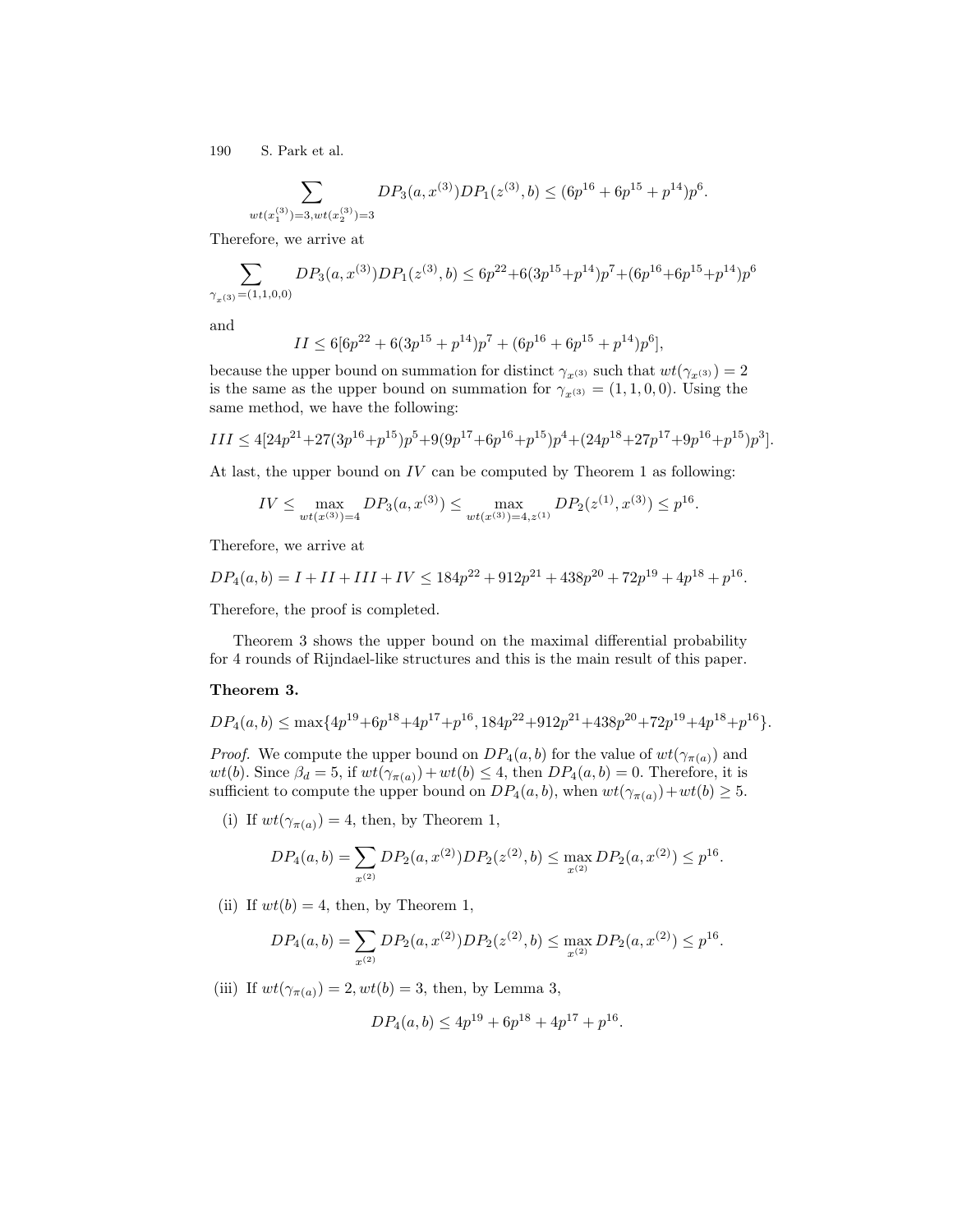(iv) If  $wt(\gamma_{\pi(a)}) = 3, wt(b) = 2$ , then, by Lemma 4,

$$
DP_4(a, b) \le 4p^{19} + 6p^{18} + 4p^{17} + p^{16}.
$$

(v) If  $wt(\gamma_{\pi(a)}) = 3, wt(b) = 3$ , then, by Lemma 5,

$$
DP_4(a,b) \le 184p^{22} + 912p^{21} + 438p^{20} + 72p^{19} + 4p^{18} + p^{16}.
$$

When  $p \leq 2^{-3}$ , the maximum differential probability for 4 rounds of Rijndaellike structures is bounded by  $4p^{19} + 6p^{18} + 4p^{17} + p^{16}$ .

Using the similar method as in Theorem 3, we can compute the upper bound on the linear hull probability for 4 rounds of Rijndael-like structures.

#### Theorem 4.

$$
LP_4(a,b) \le \max\{4q^{19} + 6q^{18} + 4q^{17} + q^{16}, 184q^{22} + 912q^{21} + 438q^{20} + 72q^{19} + 4q^{18} + q^{16}\}.
$$

We know that the differential probabilities for 5 rounds of Rijndael-like structures are smaller than or equal to the maximum differential probability for 4 rounds of Rijndael-like structures.

$$
DP_5(a, b) = \sum_{x^{(4)}} DP_4(a, x^{(4)}) DP_1(z^{(4)}, b) \le \max_{x^{(4)}} DP_4(a, x^{(4)}).
$$

Similarly, we know that the differential probabilities for  $r(r \geq 5)$  rounds of Rijndael-like structures are smaller than or equal to the maximum differential probability for 4 rounds of Rijndael-like structures. Therefore, the upper bound on the maximum differential probability and the linear hull probability for 4 rounds of Rijndael-like structures in Theorem 3 and Theorem 4 is the upper bound for  $r(r \geq 5)$  rounds of Rijndael-like structures.

By applying our method to Rijndael, since  $p = q = 2^{-6}$  and  $\beta_d = \beta_l = 5$ , the upper bound on  $DP_4(a, b)$  and  $LP_4(a, b)$  is the following:

$$
4 \times 2^{-114} + 6 \times 2^{-108} + 4 \times 2^{-102} + 2^{-96} \approx 1.06 \times 2^{-96}.
$$

### 5 Conclusion

In this paper, we have proposed a new method for upper bounding the maximum differential probability and the maximum linear hull probability for Rijndaellike structures. We have proved that the maximum differential probability for 4 rounds of Rijndael-like structures is bounded by  $4p^{19} + 6p^{18} + 4p^{17} + p^{16}$ , when the maximum differential probability for S-boxes is  $p(\leq 2^{-3})$ . Also, we have proved that the maximum linear hull probability for 4 rounds of Rijndael-like structures is bounded by  $4q^{19} + 6q^{18} + 4q^{17} + q^{16}$ , when the maximum linear hull probability for S-boxes is  $q(\leq 2^{-3})$ . By applying our method to Rijndael, an improved upper bound  $1.06 \times 2^{-96}$  is obtained.